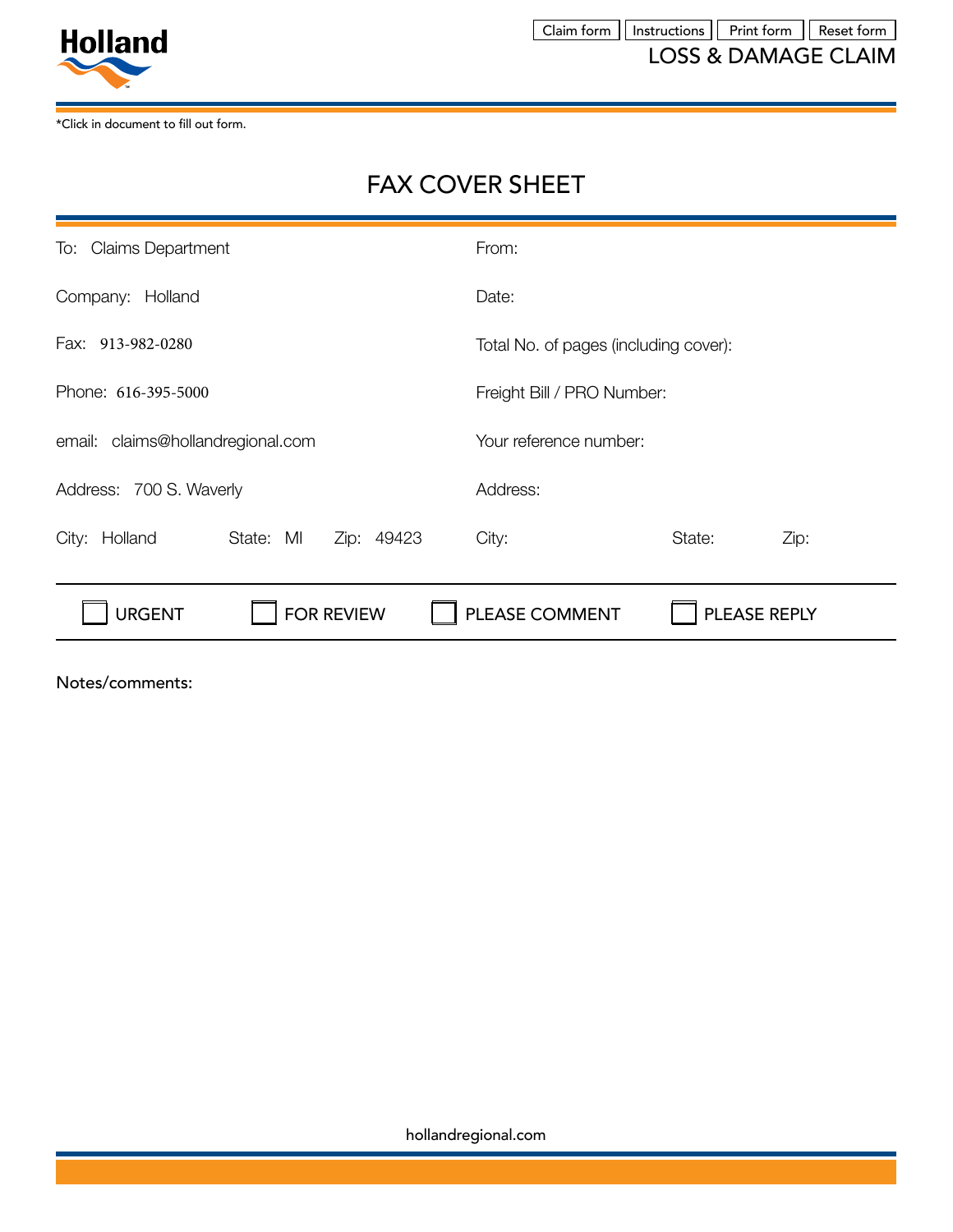| <b>Holland</b>                      | Holland<br>700 S. Waverly<br>Holland, MI 49423<br>claims@hollandregional.com                                                                                                                                                                           | <b>Claims Department</b><br>PH: 616-395-5000  Fax: 913-982-0280                  |                       | Claim form                                                                                                                                    | Instructions                          | Print form<br><b>LOSS &amp; DAMAGE CLAIM</b><br>PLEASE USE EITHER MAIL OR FAX - NOT BOTH |                             | Reset form |
|-------------------------------------|--------------------------------------------------------------------------------------------------------------------------------------------------------------------------------------------------------------------------------------------------------|----------------------------------------------------------------------------------|-----------------------|-----------------------------------------------------------------------------------------------------------------------------------------------|---------------------------------------|------------------------------------------------------------------------------------------|-----------------------------|------------|
|                                     | *Click in document to fill out form.                                                                                                                                                                                                                   |                                                                                  |                       |                                                                                                                                               |                                       |                                                                                          |                             |            |
| Today's Date:                       | Freight Bill/PRO Number                                                                                                                                                                                                                                |                                                                                  |                       | Claimant's Claim Number                                                                                                                       |                                       |                                                                                          |                             |            |
|                                     | <b>SHIPPER</b>                                                                                                                                                                                                                                         |                                                                                  |                       |                                                                                                                                               |                                       | <b>CLAIMANT</b>                                                                          |                             |            |
| Company Name                        |                                                                                                                                                                                                                                                        |                                                                                  | <b>Company Name</b>   |                                                                                                                                               |                                       |                                                                                          |                             |            |
| <b>Street Address</b>               |                                                                                                                                                                                                                                                        |                                                                                  | <b>Street Address</b> |                                                                                                                                               |                                       |                                                                                          |                             |            |
| City                                |                                                                                                                                                                                                                                                        | State<br>Zip                                                                     | City                  |                                                                                                                                               |                                       |                                                                                          | State<br>Zip                |            |
|                                     | <b>CONSIGNEE</b>                                                                                                                                                                                                                                       |                                                                                  |                       |                                                                                                                                               |                                       | REMIT TO (if different from claimant)                                                    |                             |            |
| Company Name                        |                                                                                                                                                                                                                                                        |                                                                                  | Company Name          |                                                                                                                                               |                                       |                                                                                          |                             |            |
| <b>Street Address</b>               |                                                                                                                                                                                                                                                        |                                                                                  | <b>Street Address</b> |                                                                                                                                               |                                       |                                                                                          |                             |            |
| City                                |                                                                                                                                                                                                                                                        | State<br>Zip                                                                     | City                  |                                                                                                                                               |                                       |                                                                                          | State<br>Zip                |            |
| OUR CLAIM IS FILED FOR (check one): | SHORTAGE                                                                                                                                                                                                                                               | <b>VISIBLE DAMAGE</b>                                                            |                       | CONCEALED DAMAGE                                                                                                                              | OTHER (Explain)                       |                                                                                          |                             |            |
| <b>PIECES</b>                       | <b>ITEMIZED DESCRIPTION OF ARTICLES INCLUDING MODEL</b>                                                                                                                                                                                                | NUMBERS, SIZE, COLOR, MARKING, ETC.                                              |                       | <b>CONDITION</b><br>(CIRCLE)                                                                                                                  |                                       | <b>WEIGHT</b><br>(POUNDS)                                                                | \$ AMOUNT<br><b>CLAIMED</b> |            |
|                                     |                                                                                                                                                                                                                                                        |                                                                                  |                       | <b>NEW</b>                                                                                                                                    | <b>USED</b>                           |                                                                                          |                             |            |
|                                     |                                                                                                                                                                                                                                                        |                                                                                  |                       | <b>NEW</b>                                                                                                                                    | <b>USED</b>                           |                                                                                          |                             |            |
|                                     |                                                                                                                                                                                                                                                        |                                                                                  |                       | <b>NEW</b>                                                                                                                                    | <b>USED</b>                           |                                                                                          |                             |            |
|                                     |                                                                                                                                                                                                                                                        |                                                                                  |                       | <b>NEW</b>                                                                                                                                    | <b>USED</b>                           |                                                                                          |                             |            |
|                                     |                                                                                                                                                                                                                                                        |                                                                                  |                       | <b>NEW</b>                                                                                                                                    | <b>USED</b>                           |                                                                                          |                             |            |
|                                     |                                                                                                                                                                                                                                                        |                                                                                  |                       | <b>NEW</b>                                                                                                                                    | <b>USED</b>                           |                                                                                          |                             |            |
|                                     |                                                                                                                                                                                                                                                        |                                                                                  |                       |                                                                                                                                               |                                       |                                                                                          |                             | \$0.00     |
|                                     | Your claim must be supported by at least one document from each of the categories below (where applicable).                                                                                                                                            | Failure to include sufficient documentation will delay settlement of your claim. |                       |                                                                                                                                               | <b>REQUIRED: Total Amount Claimed</b> |                                                                                          |                             |            |
| discounts.                          | Documentation of Value of Goods and Amount Claimed<br>Copy of the complete original vendor invoice showing all<br>Copy of the original repair invoice detailing hours to repair,<br>labor rate, and material cost.<br><b>Docard of discountad sale</b> |                                                                                  |                       | Document of Transportation Contract<br>Copy of the original Bill of Lading<br>Copy of paid freight bill<br>Consignee copy of delivery receipt |                                       | Documentation that Supports the Occurrence of Shortage or Damage                         |                             |            |

| $\Box$ record or discounted said.                        |
|----------------------------------------------------------|
| If the Claim involves damaged goods, please check one or |
| more of the following:                                   |

| $\Box$ Can be repaired for approximately \$ |  |
|---------------------------------------------|--|

|  |  |  | Can be used "as-is" for an allowance of \$ |
|--|--|--|--------------------------------------------|
|--|--|--|--------------------------------------------|

|  | $\Box$ Are available for carrier pickup. |  |  |
|--|------------------------------------------|--|--|
|--|------------------------------------------|--|--|

Are unavailable (please explain):

TELEPHONE NUMBER

(required for damages)

damage claims

 $\Box$ 

П

brochures, drawings, photographs, etc.

FACSIMILE NUMBER

Photos showing extent of damage to packaging & product

A detailed description of the shortage or damage including

A chargeback or debit memo is required on shortage or

PREPARER'S SIGNATURE **DATE** 

PREPARER'S NAME (PRINT)

E-MAIL ADDRESS

hollandregional.com